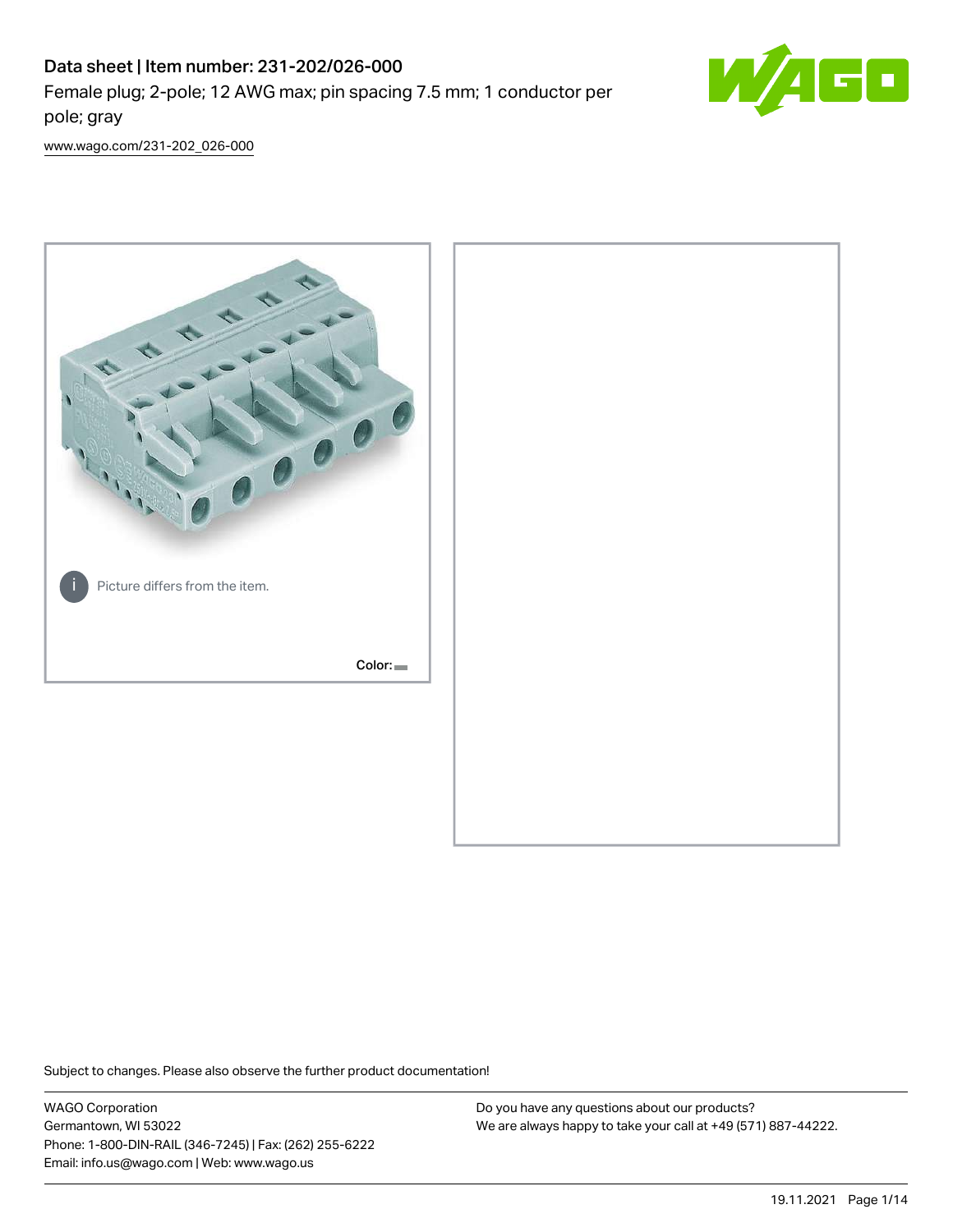

Dimensions in mm

 $L =$  (pole no.  $-1$ ) x pin spacing  $+5$  mm  $+ 1.5$  mm

2- to 3-pole female connectors – one latch only

#### Item description

- **Universal connection for all conductor types**
- Easy cable pre-assembly and on-unit wiring via vertical and horizontal CAGE CLAMP<sup>®</sup> actuation  $\blacksquare$
- $\blacksquare$ Integrated test ports
- $\blacksquare$ With coding fingers

Subject to changes. Please also observe the further product documentation! Data

WAGO Corporation Germantown, WI 53022 Phone: 1-800-DIN-RAIL (346-7245) | Fax: (262) 255-6222 Email: info.us@wago.com | Web: www.wago.us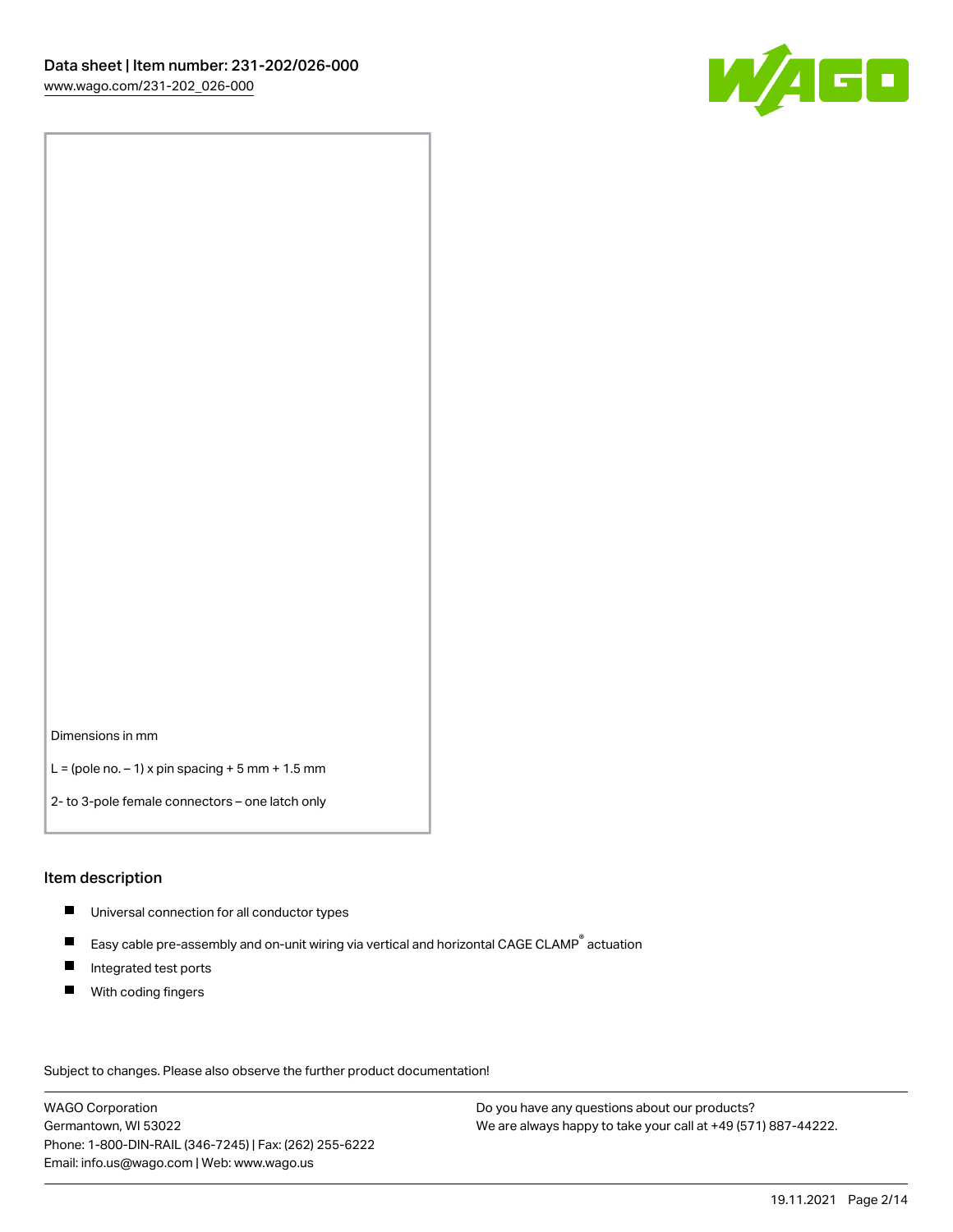

# Data Notes

| Safety information 1 | The MCS-MULTI CONNECTION SYSTEM includes connectors<br>without breaking capacity in accordance with DIN EN 61984. When<br>used as intended, these connectors must not be connected<br>/disconnected when live or under load. The circuit design should<br>ensure header pins, which can be touched, are not live when<br>unmated. |
|----------------------|-----------------------------------------------------------------------------------------------------------------------------------------------------------------------------------------------------------------------------------------------------------------------------------------------------------------------------------|
| Variants:            | Gold-plated or partially gold-plated contact surfaces<br>Other versions (or variants) can be requested from WAGO Sales or<br>configured at https://configurator.wago.com/                                                                                                                                                         |

### Electrical data

# IEC Approvals

| Ratings per                 | IEC/EN 60664-1                                                        |
|-----------------------------|-----------------------------------------------------------------------|
| Rated voltage (III / 3)     | 500 V                                                                 |
| Rated surge voltage (III/3) | 6 <sub>kV</sub>                                                       |
| Rated voltage (III/2)       | 630 V                                                                 |
| Rated surge voltage (III/2) | 6 <sub>kV</sub>                                                       |
| Nominal voltage (II/2)      | 1000V                                                                 |
| Rated surge voltage (II/2)  | 6 <sub>kV</sub>                                                       |
| Rated current               | 16 A                                                                  |
| Legend (ratings)            | $(III / 2)$ $\triangle$ Overvoltage category III / Pollution degree 2 |

### UL Approvals

| Approvals per                  | UL 1059 |
|--------------------------------|---------|
| Rated voltage UL (Use Group B) | 300 V   |
| Rated current UL (Use Group B) | 15 A    |
| Rated voltage UL (Use Group D) | 300 V   |
| Rated current UL (Use Group D) | 10 A    |

# Ratings per UL

| Rated voltage UL 1977 | 300 V |
|-----------------------|-------|
| Rated current UL 1977 |       |

### CSA Approvals

Approvals per CSA

Subject to changes. Please also observe the further product documentation!

| <b>WAGO Corporation</b>                                | Do you have any questions about our products?                 |
|--------------------------------------------------------|---------------------------------------------------------------|
| Germantown, WI 53022                                   | We are always happy to take your call at +49 (571) 887-44222. |
| Phone: 1-800-DIN-RAIL (346-7245)   Fax: (262) 255-6222 |                                                               |
| Email: info.us@wago.com   Web: www.wago.us             |                                                               |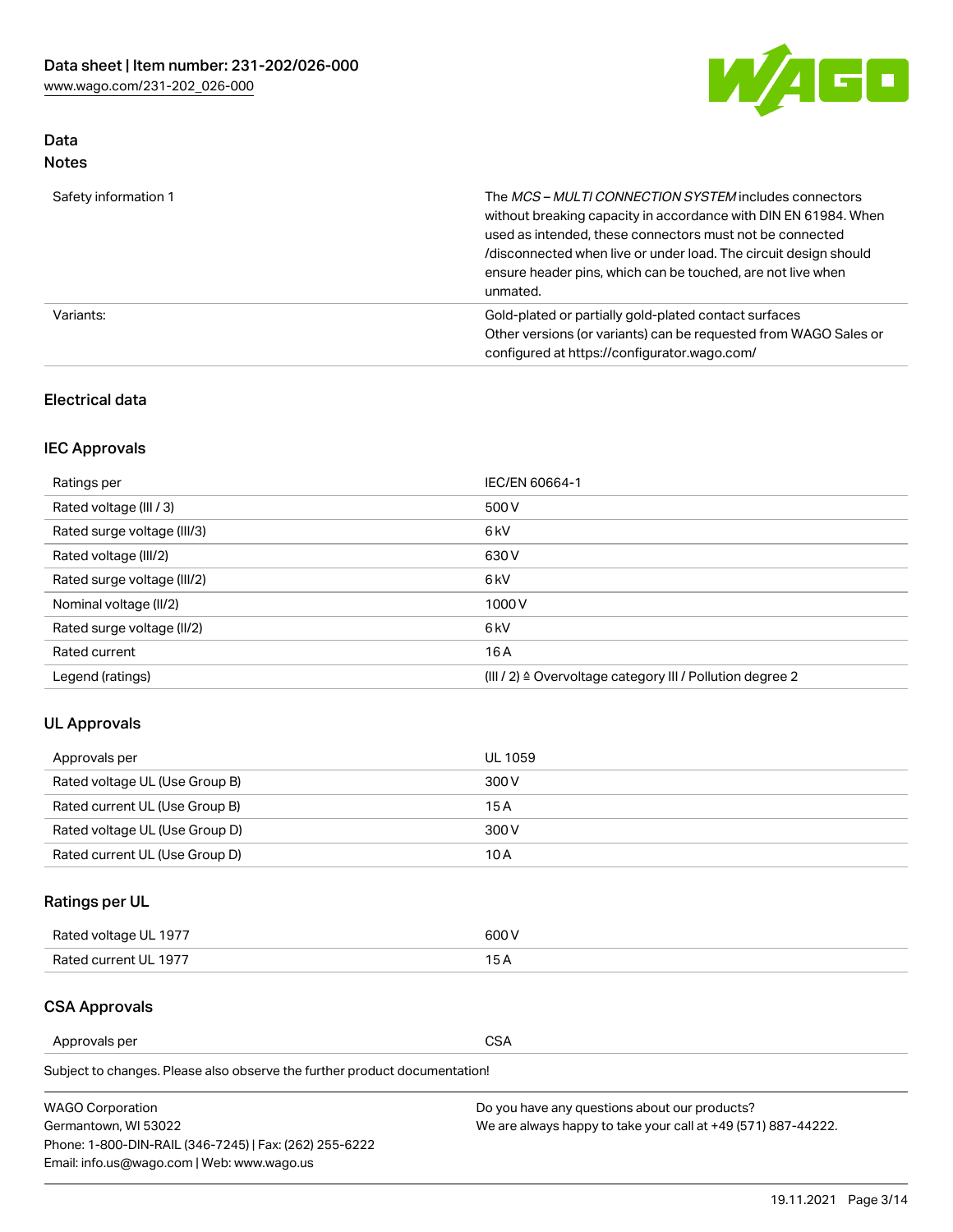[www.wago.com/231-202\\_026-000](http://www.wago.com/231-202_026-000)



| Rated voltage CSA (Use Group B) | 300 V |
|---------------------------------|-------|
| Rated current CSA (Use Group B) | 15 A  |
| Rated voltage CSA (Use Group D) | 300 V |
| Rated current CSA (Use Group D) | 10 A  |

### Connection data

| Total number of connection points |  |
|-----------------------------------|--|
| Total number of potentials        |  |
| Number of connection types        |  |
| Number of levels                  |  |

### Connection 1

| Connection technology                             | CAGE CLAMP <sup>®</sup>                 |
|---------------------------------------------------|-----------------------------------------|
| Actuation type                                    | Operating tool                          |
| Solid conductor                                   | $0.082.5$ mm <sup>2</sup> / 28  12 AWG  |
| Fine-stranded conductor                           | $0.08$ 2.5 mm <sup>2</sup> / 28  12 AWG |
| Fine-stranded conductor; with insulated ferrule   | $0.251.5$ mm <sup>2</sup>               |
| Fine-stranded conductor; with uninsulated ferrule | $0.252.5$ mm <sup>2</sup>               |
| Strip length                                      | $89$ mm $/$ 0.31  0.35 inch             |
| Number of poles                                   | 2                                       |
| Conductor entry direction to mating direction     | 0°                                      |

### Physical data

| Pin spacing | 7.5 mm / 0.295 inch   |
|-------------|-----------------------|
| Width       | 14 mm / 0.551 inch    |
| Height      | 14.3 mm / 0.563 inch  |
| Depth       | 26.45 mm / 1.041 inch |

# Plug-in connection

| Contact type (pluggable connector) | Female connector/socket |
|------------------------------------|-------------------------|
| Connector (connection type)        | for conductor           |
| Mismating protection               | No.                     |
| Locking of plug-in connection      | Without                 |

### Material data

Color and the color of the color of the color of the color of the color of the color of the color of the color

Subject to changes. Please also observe the further product documentation! Material group I

| <b>WAGO Corporation</b>                                | Do you have any questions about our products?                 |
|--------------------------------------------------------|---------------------------------------------------------------|
| Germantown, WI 53022                                   | We are always happy to take your call at +49 (571) 887-44222. |
| Phone: 1-800-DIN-RAIL (346-7245)   Fax: (262) 255-6222 |                                                               |
| Email: info.us@wago.com   Web: www.wago.us             |                                                               |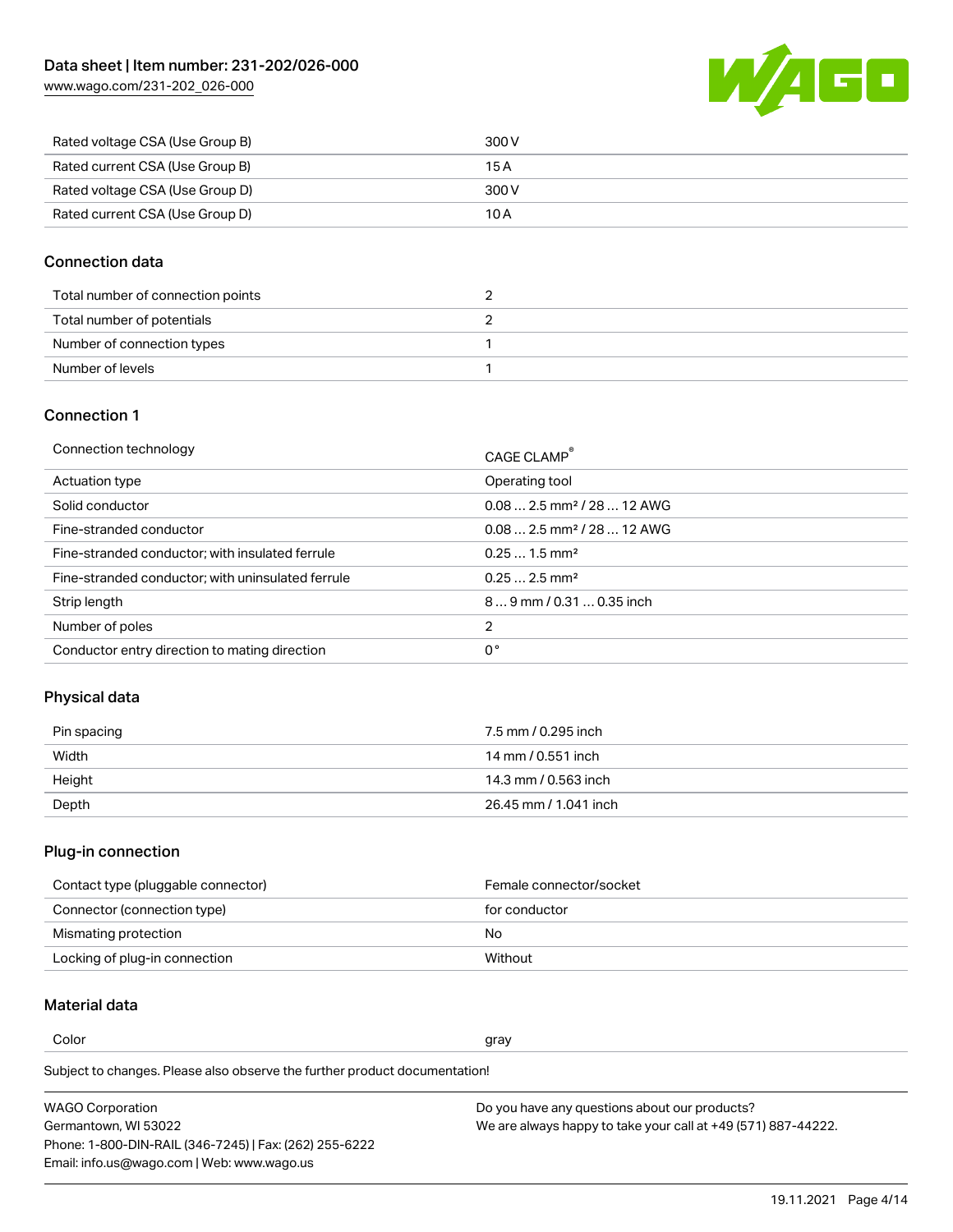[www.wago.com/231-202\\_026-000](http://www.wago.com/231-202_026-000)



| Material group              |                                   |
|-----------------------------|-----------------------------------|
| Insulation material         | Polyamide (PA66)                  |
| Flammability class per UL94 | V <sub>0</sub>                    |
| Clamping spring material    | Chrome nickel spring steel (CrNi) |
| Contact material            | Copper alloy                      |
| Contact plating             | tin-plated                        |
| Fire load                   | $0.066$ MJ                        |
| Weight                      | 4.1 g                             |
|                             |                                   |

# Environmental requirements

| Limit temperature range | $-60+85 °C$ |  |
|-------------------------|-------------|--|
|-------------------------|-------------|--|

### Commercial data

| Product Group         | 3 (Multi Conn. System) |
|-----------------------|------------------------|
| PU (SPU)              | 100 Stück              |
| Packaging type        | box                    |
| Country of origin     | <b>DE</b>              |
| <b>GTIN</b>           | 4044918343848          |
| Customs tariff number | 8536694040             |

# Approvals / Certificates

#### Country specific Approvals

| Logo                  | Approval                                                                   | <b>Additional Approval Text</b> | Certificate<br>name |
|-----------------------|----------------------------------------------------------------------------|---------------------------------|---------------------|
|                       | CВ<br>DEKRA Certification B.V.                                             | IEC 61984                       | NL-39756            |
|                       | <b>CSA</b><br>DEKRA Certification B.V.                                     | C22.2                           | 1466354             |
| EMA<br>EUR            | <b>KEMA/KEUR</b><br>DEKRA Certification B.V.                               | EN 61984                        | 2190761.01          |
| <b>Ship Approvals</b> |                                                                            |                                 |                     |
| Logo                  | Approval                                                                   | <b>Additional Approval Text</b> | Certificate<br>name |
|                       | <b>ABS</b>                                                                 | $\overline{\phantom{a}}$        | $19 -$              |
|                       | Subject to changes. Please also observe the further product documentation! |                                 |                     |

| <b>WAGO Corporation</b>                                | Do you have any questions about our products?                 |
|--------------------------------------------------------|---------------------------------------------------------------|
| Germantown, WI 53022                                   | We are always happy to take your call at +49 (571) 887-44222. |
| Phone: 1-800-DIN-RAIL (346-7245)   Fax: (262) 255-6222 |                                                               |
| Email: info.us@wago.com   Web: www.wago.us             |                                                               |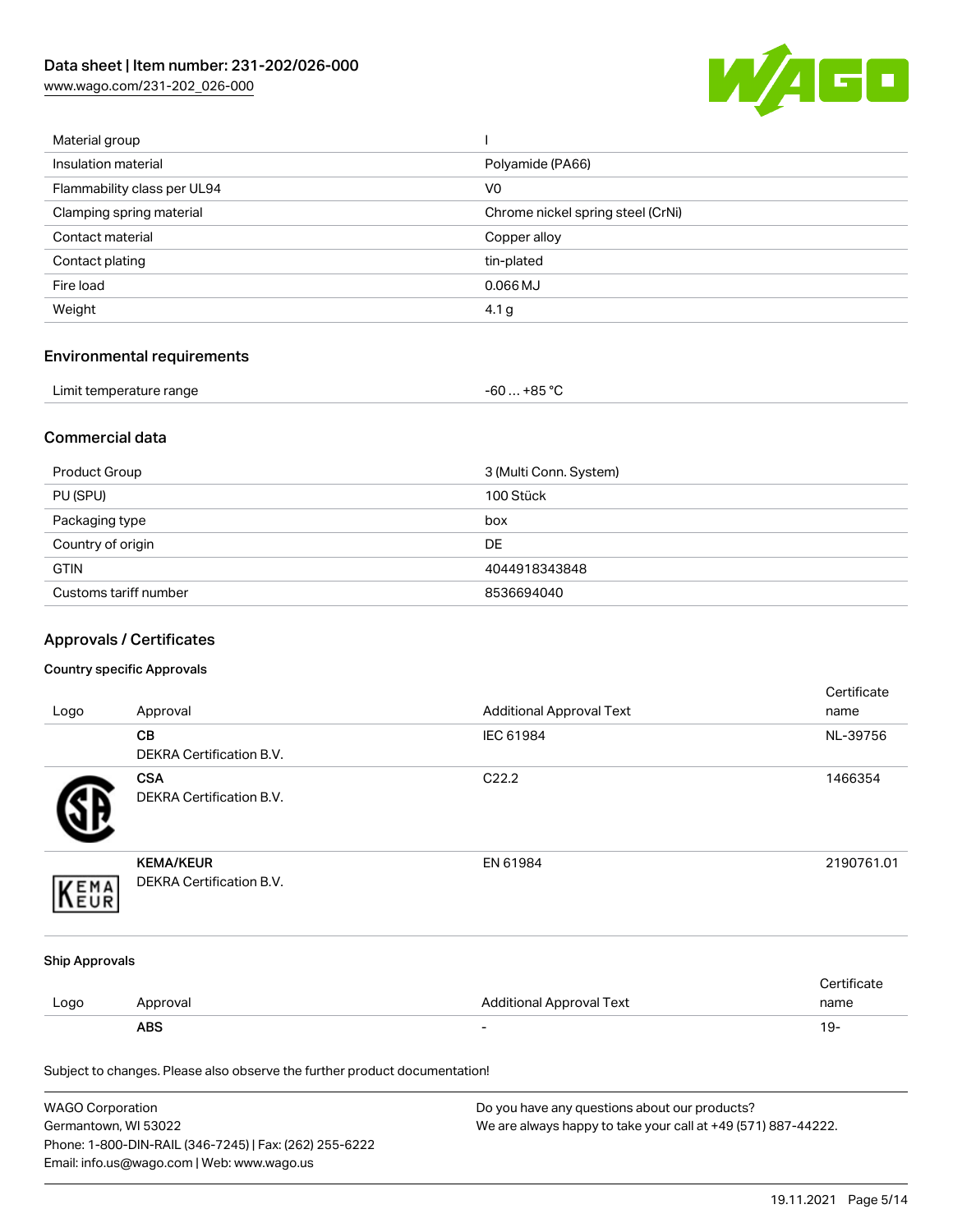

| Logo                     | Approval                               | <b>Additional Approval Text</b> | name        |
|--------------------------|----------------------------------------|---------------------------------|-------------|
|                          |                                        |                                 | Certificate |
| <b>UL-Approvals</b>      |                                        |                                 |             |
|                          | Det Norske Veritas, Germanischer Lloyd |                                 |             |
|                          | <b>DNV GL</b>                          | $\overline{\phantom{0}}$        | TAE000016Z  |
| <b>BUREAU</b><br>VERITAS |                                        |                                 |             |
|                          | Bureau Veritas S.A.                    |                                 | BV          |
|                          | BV                                     | <b>IEC 60998</b>                | 11915/D0    |
|                          |                                        |                                 | <b>PDA</b>  |
| ABS                      | American Bureau of Shipping            |                                 | HG1869876-  |

| Logo | Approval                             | Additional Approval Text | name   |
|------|--------------------------------------|--------------------------|--------|
| Ъ.   | UR<br>Underwriters Laboratories Inc. | <b>UL 1059</b>           | E45172 |
| Э    | UR<br>Underwriters Laboratories Inc. | <b>UL 1977</b>           | E45171 |

# Counterpart

|                    | Item no.231-232/001-000/105-604<br>Male header; 2-pole; THR; 1.0 x 1.0 mm solder pin; straight; pin spacing 7.5 mm; black                                         | www.wago.com/231-232/001-000/105-<br>604         |
|--------------------|-------------------------------------------------------------------------------------------------------------------------------------------------------------------|--------------------------------------------------|
|                    | Item no.231-232/001-000<br>Male header; 2-pole; THT; 1.0 x 1.0 mm solder pin; straight; pin spacing 7.5 mm; gray                                                  | www.wago.com/231-232/001-000                     |
|                    | Item no.231-232/001-000/105-604/997-405<br>Male header; 2-pole; THR; 1.0 x 1.0 mm solder pin; straight; pin spacing 7.5 mm; in tape-and-<br>reel packaging; black | www.wago.com/231-232/001-000/105-<br>604/997-405 |
|                    | Item no.231-262/001-000<br>Male header; 2-pole; THT; 1.2 x 1.2 mm solder pin; straight; pin spacing 7.5 mm; gray                                                  | www.wago.com/231-262/001-000                     |
|                    | Item no.231-262/001-000/105-604<br>Male header; 2-pole; THR; 1.2 x 1.2 mm solder pin; straight; pin spacing 7.5 mm; black                                         | www.wago.com/231-262/001-000/105-<br>604         |
|                    | Item no.231-262/001-000/105-604/997-405                                                                                                                           |                                                  |
|                    | Subject to changes. Please also observe the further product documentation!                                                                                        |                                                  |
| $MACO$ Corporation | Do vou bave any questions about our producte?                                                                                                                     |                                                  |

WAGO Corporation Germantown, WI 53022 Phone: 1-800-DIN-RAIL (346-7245) | Fax: (262) 255-6222 Email: info.us@wago.com | Web: www.wago.us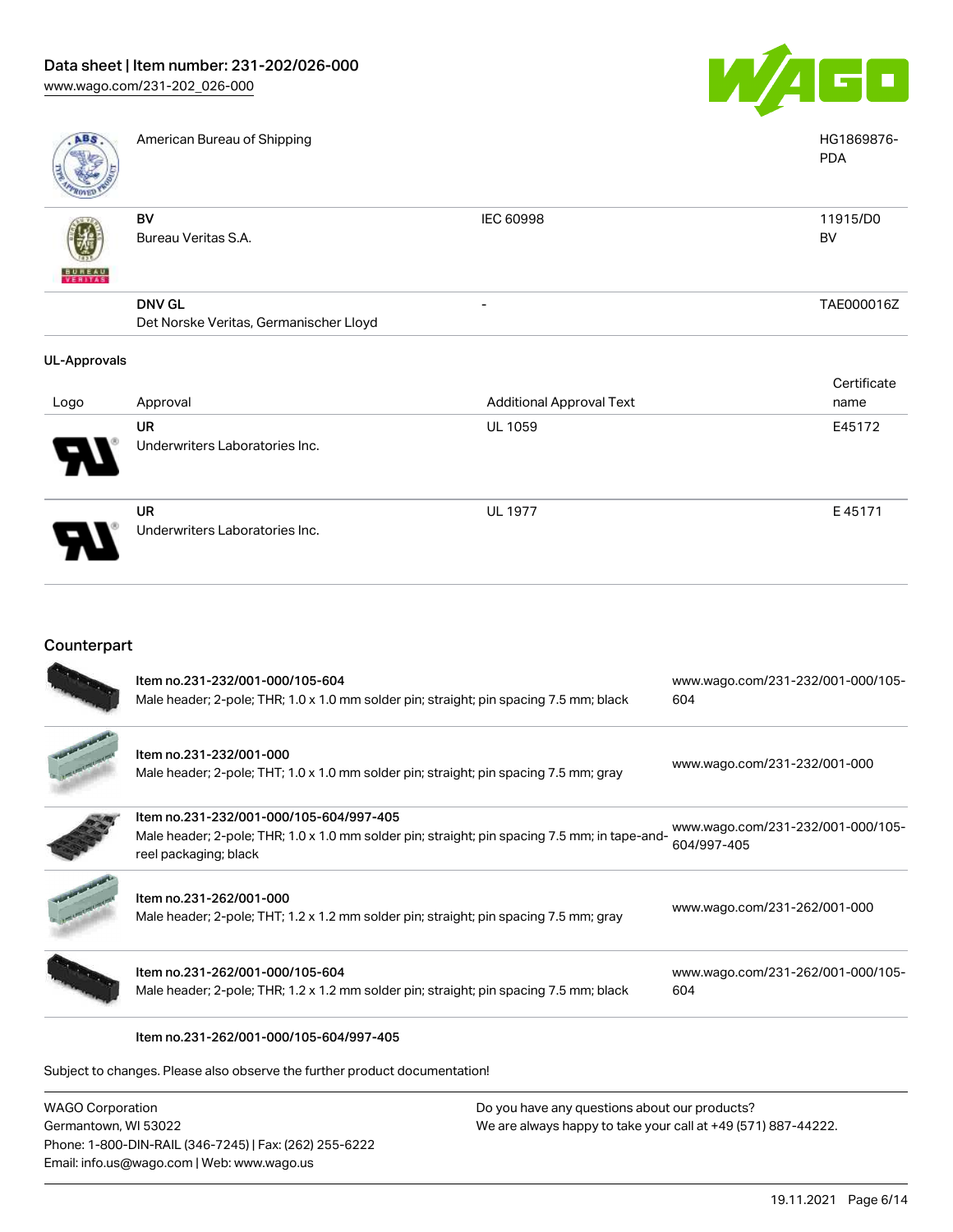



۶

۲

Male header; 2-pole; THR; 1.2 x 1.2 mm solder pin; straight; pin spacing 7.5 mm; in tape-and-[www.wago.com/231-262/001-000/105](https://www.wago.com/231-262/001-000/105-604/997-405) reel packaging; black [604/997-405](https://www.wago.com/231-262/001-000/105-604/997-405)

|                      | Item no.231-832/001-000<br>THT male header; 1.0 x 1.0 mm solder pin; angled; Pin spacing 7.5 mm; 2-pole; gray                                                                                            | www.wago.com/231-832/001-000                     |
|----------------------|----------------------------------------------------------------------------------------------------------------------------------------------------------------------------------------------------------|--------------------------------------------------|
|                      | Item no.231-832/001-000/105-604<br>THR male header; 1.0 x 1.0 mm solder pin; angled; Pin spacing 7.5 mm; 2-pole; black                                                                                   | www.wago.com/231-832/001-000/105-<br>604         |
|                      | Item no.231-832/001-000/105-604/997-405<br>THR male header; 1.0 x 1.0 mm solder pin; angled; in tape-and-reel packaging; Pin spacing<br>7.5 mm; 2-pole; black                                            | www.wago.com/231-832/001-000/105-<br>604/997-405 |
|                      | Item no.231-862/001-000<br>THT male header; 1.2 x 1.2 mm solder pin; angled; Pin spacing 7.5 mm; 2-pole; gray                                                                                            | www.wago.com/231-862/001-000                     |
|                      | Item no.231-862/001-000/105-604<br>THR male header; 1.2 x 1.2 mm solder pin; angled; Pin spacing 7.5 mm; 2-pole; black                                                                                   | www.wago.com/231-862/001-000/105-<br>604         |
|                      | Item no.231-862/001-000/105-604/997-405<br>THR male header; 1.2 x 1.2 mm solder pin; angled; in tape-and-reel packaging; Pin spacing<br>7.5 mm; 2-pole; black                                            | www.wago.com/231-862/001-000/105-<br>604/997-405 |
|                      | Item no.232-562/007-000<br>Double pin header; DIN-35 rail mounting; 2-pole; Pin spacing 7.5 mm; gray                                                                                                     | www.wago.com/232-562/007-000                     |
|                      | Item no.731-602<br>1-conductor male connector; CAGE CLAMP®; 2.5 mm <sup>2</sup> ; Pin spacing 7.5 mm; 2-pole; 2,50<br>$mm2$ ; gray                                                                       | www.wago.com/731-602                             |
|                      | Item no.731-602/018-000<br>1-conductor male connector; CAGE CLAMP®; 2.5 mm <sup>2</sup> ; Pin spacing 7.5 mm; 2-pole; Snap-in www.wago.com/731-602/018-000<br>mounting feet; 2,50 mm <sup>2</sup> ; gray |                                                  |
|                      | Item no.731-602/114-000<br>1-conductor male connector; CAGE CLAMP®; 2.5 mm <sup>2</sup> ; Pin spacing 7.5 mm; 2-pole; Snap-in www.wago.com/731-602/114-000<br>flange; 2,50 mm <sup>2</sup> ; gray        |                                                  |
|                      | Item no.731-602/019-000<br>1-conductor male connector; CAGE CLAMP®; 2.5 mm <sup>2</sup> ; Pin spacing 7.5 mm; 2-pole;<br>clamping collar; 2,50 mm <sup>2</sup> ; gray                                    | www.wago.com/731-602/019-000                     |
| )ptional accessories |                                                                                                                                                                                                          |                                                  |

### Optional accessories

Ferrules

 Ferrule  $\frac{1}{3}$ 

Subject to changes. Please also observe the further product documentation!

WAGO Corporation Germantown, WI 53022 Phone: 1-800-DIN-RAIL (346-7245) | Fax: (262) 255-6222 Email: info.us@wago.com | Web: www.wago.us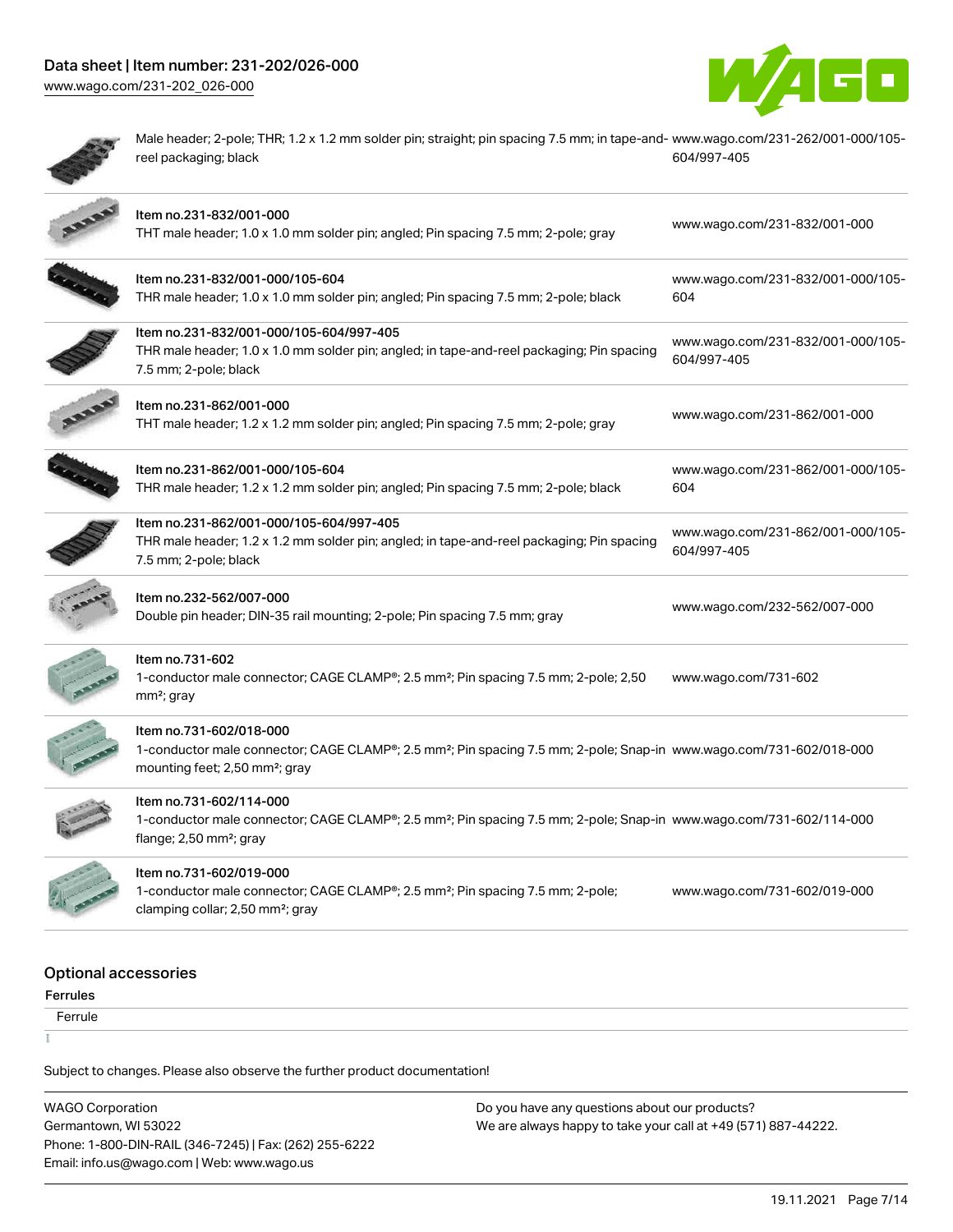# Data sheet | Item number: 231-202/026-000

[www.wago.com/231-202\\_026-000](http://www.wago.com/231-202_026-000)



| Item no.: 216-101<br>Ferrule; Sleeve for 0.5 mm <sup>2</sup> / AWG 22; uninsulated; electro-tin plated; silver-colored                                                             | www.wago.com/216-101 |
|------------------------------------------------------------------------------------------------------------------------------------------------------------------------------------|----------------------|
| Item no.: 216-104<br>Ferrule; Sleeve for 1.5 mm <sup>2</sup> / AWG 16; uninsulated; electro-tin plated; silver-colored                                                             | www.wago.com/216-104 |
| Item no.: 216-106<br>Ferrule; Sleeve for 2.5 mm <sup>2</sup> / AWG 14; uninsulated; electro-tin plated; silver-colored                                                             | www.wago.com/216-106 |
| Item no.: 216-102<br>Ferrule; Sleeve for 0.75 mm <sup>2</sup> / AWG 20; uninsulated; electro-tin plated; silver-colored                                                            | www.wago.com/216-102 |
| Item no.: 216-103<br>Ferrule; Sleeve for 1 mm <sup>2</sup> / AWG 18; uninsulated; electro-tin plated                                                                               | www.wago.com/216-103 |
| Item no.: 216-123<br>Ferrule; Sleeve for 1 mm <sup>2</sup> / AWG 18; uninsulated; electro-tin plated; silver-colored                                                               | www.wago.com/216-123 |
| Item no.: 216-122<br>Ferrule; Sleeve for 0.75 mm <sup>2</sup> / AWG 20; uninsulated; electro-tin plated; silver-colored                                                            | www.wago.com/216-122 |
| Item no.: 216-124<br>Ferrule; Sleeve for 1.5 mm <sup>2</sup> / AWG 16; uninsulated; electro-tin plated                                                                             | www.wago.com/216-124 |
| Item no.: 216-142<br>Ferrule; Sleeve for 0.75 mm <sup>2</sup> / 18 AWG; uninsulated; electro-tin plated; electrolytic copper; gastight<br>crimped; acc. to DIN 46228, Part 1/08.92 | www.wago.com/216-142 |
| Item no.: 216-132<br>Ferrule; Sleeve for 0.34 mm <sup>2</sup> / AWG 24; uninsulated; electro-tin plated                                                                            | www.wago.com/216-132 |
| Item no.: 216-121<br>Ferrule; Sleeve for 0.5 mm <sup>2</sup> / AWG 22; uninsulated; electro-tin plated; silver-colored                                                             | www.wago.com/216-121 |
| Item no.: 216-143<br>Ferrule; Sleeve for 1 mm <sup>2</sup> / AWG 18; uninsulated; electro-tin plated; electrolytic copper; gastight<br>crimped; acc. to DIN 46228, Part 1/08.92    | www.wago.com/216-143 |
| Item no.: 216-131<br>Ferrule; Sleeve for 0.25 mm <sup>2</sup> / AWG 24; uninsulated; electro-tin plated; silver-colored                                                            | www.wago.com/216-131 |
| Item no.: 216-141<br>Ferrule; Sleeve for 0.5 mm <sup>2</sup> / 20 AWG; uninsulated; electro-tin plated; electrolytic copper; gastight<br>crimped; acc. to DIN 46228, Part 1/08.92  | www.wago.com/216-141 |
| ltem no.: 216-152<br>Ferrule; Sleeve for 0.34 mm <sup>2</sup> / AWG 24; uninsulated; electro-tin plated                                                                            | www.wago.com/216-152 |
| Item no.: 216-203<br>Ferrule; Sleeve for 1 mm <sup>2</sup> / AWG 18; insulated; electro-tin plated; red                                                                            | www.wago.com/216-203 |
| Item no.: 216-202<br>Ferrule; Sleeve for 0.75 mm <sup>2</sup> / 18 AWG; insulated; electro-tin plated; gray                                                                        | www.wago.com/216-202 |
| Item no.: 216-151<br>Ferrule; Sleeve for 0.25 mm <sup>2</sup> / AWG 24; uninsulated; electro-tin plated                                                                            | www.wago.com/216-151 |

WAGO Corporation Germantown, WI 53022 Phone: 1-800-DIN-RAIL (346-7245) | Fax: (262) 255-6222 Email: info.us@wago.com | Web: www.wago.us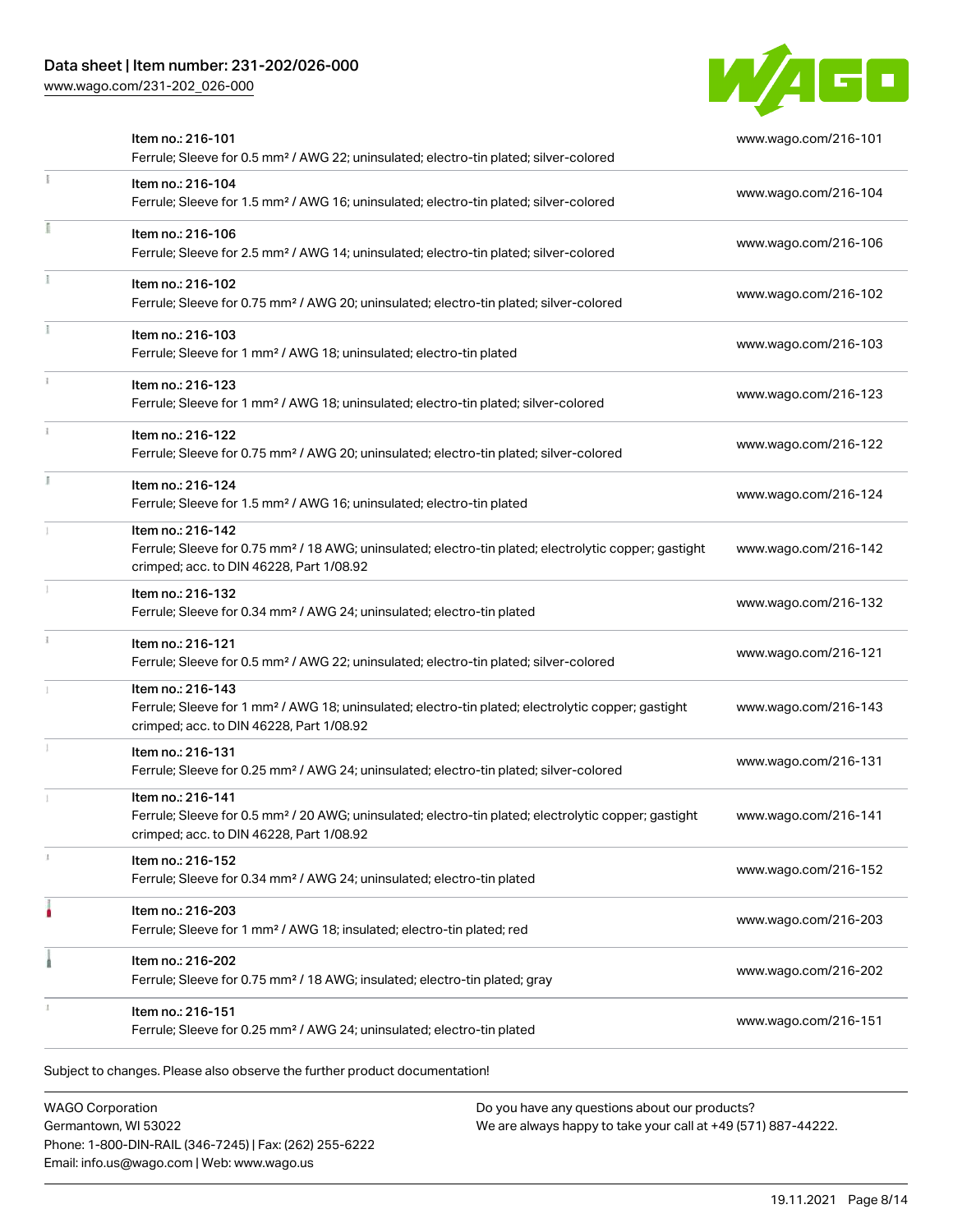# Data sheet | Item number: 231-202/026-000

[www.wago.com/231-202\\_026-000](http://www.wago.com/231-202_026-000)



|   | Item no.: 216-204<br>Ferrule; Sleeve for 1.5 mm <sup>2</sup> / AWG 16; insulated; electro-tin plated; black                                                                                             | www.wago.com/216-204 |
|---|---------------------------------------------------------------------------------------------------------------------------------------------------------------------------------------------------------|----------------------|
|   | Item no.: 216-144<br>Ferrule; Sleeve for 1.5 mm <sup>2</sup> / AWG 16; uninsulated; electro-tin plated; electrolytic copper; gastight<br>crimped; acc. to DIN 46228, Part 1/08.92; silver-colored       | www.wago.com/216-144 |
|   | Item no.: 216-201<br>Ferrule; Sleeve for 0.5 mm <sup>2</sup> / 20 AWG; insulated; electro-tin plated; white                                                                                             | www.wago.com/216-201 |
|   | Item no.: 216-223<br>Ferrule; Sleeve for 1 mm <sup>2</sup> / AWG 18; insulated; electro-tin plated; red                                                                                                 | www.wago.com/216-223 |
|   | Item no.: 216-241<br>Ferrule; Sleeve for 0.5 mm <sup>2</sup> / 20 AWG; insulated; electro-tin plated; electrolytic copper; gastight<br>crimped; acc. to DIN 46228, Part 4/09.90; white                  | www.wago.com/216-241 |
|   | Item no.: 216-242<br>Ferrule; Sleeve for 0.75 mm <sup>2</sup> / 18 AWG; insulated; electro-tin plated; electrolytic copper; gastight<br>crimped; acc. to DIN 46228, Part 4/09.90; gray                  | www.wago.com/216-242 |
|   | Item no.: 216-222<br>Ferrule; Sleeve for 0.75 mm <sup>2</sup> / 18 AWG; insulated; electro-tin plated; gray                                                                                             | www.wago.com/216-222 |
|   | Item no.: 216-221<br>Ferrule; Sleeve for 0.5 mm <sup>2</sup> / 20 AWG; insulated; electro-tin plated; white                                                                                             | www.wago.com/216-221 |
| 1 | Item no.: 216-224<br>Ferrule; Sleeve for 1.5 mm <sup>2</sup> / AWG 16; insulated; electro-tin plated; black                                                                                             | www.wago.com/216-224 |
|   | Item no.: 216-243<br>Ferrule; Sleeve for 1 mm <sup>2</sup> / AWG 18; insulated; electro-tin plated; electrolytic copper; gastight crimped; www.wago.com/216-243<br>acc. to DIN 46228, Part 4/09.90; red |                      |
| Â | Item no.: 216-244<br>Ferrule; Sleeve for 1.5 mm <sup>2</sup> / AWG 16; insulated; electro-tin plated; electrolytic copper; gastight<br>crimped; acc. to DIN 46228, Part 4/09.90; black                  | www.wago.com/216-244 |
|   | Item no.: 216-263<br>Ferrule; Sleeve for 1 mm <sup>2</sup> / AWG 18; insulated; electro-tin plated; electrolytic copper; gastight crimped; www.wago.com/216-263<br>acc. to DIN 46228, Part 4/09.90; red |                      |
| 1 | Item no.: 216-264<br>Ferrule; Sleeve for 1.5 mm <sup>2</sup> / AWG 16; insulated; electro-tin plated; electrolytic copper; gastight<br>crimped; acc. to DIN 46228, Part 4/09.90; black                  | www.wago.com/216-264 |
| 1 | Item no.: 216-284<br>Ferrule; Sleeve for 1.5 mm <sup>2</sup> / AWG 16; insulated; electro-tin plated; electrolytic copper; gastight<br>crimped; acc. to DIN 46228, Part 4/09.90; black                  | www.wago.com/216-284 |
|   | Item no.: 216-262<br>Ferrule; Sleeve for 0.75 mm <sup>2</sup> / 18 AWG; insulated; electro-tin plated; electrolytic copper; gastight<br>crimped; acc. to DIN 46228, Part 4/09.90; gray                  | www.wago.com/216-262 |
|   | Item no.: 216-301<br>Ferrule; Sleeve for 0.25 mm <sup>2</sup> / AWG 24; insulated; electro-tin plated; yellow                                                                                           | www.wago.com/216-301 |
|   | Item no.: 216-321<br>Ferrule; Sleeve for 0.25 mm <sup>2</sup> / AWG 24; insulated; electro-tin plated; yellow                                                                                           | www.wago.com/216-321 |

WAGO Corporation Germantown, WI 53022 Phone: 1-800-DIN-RAIL (346-7245) | Fax: (262) 255-6222 Email: info.us@wago.com | Web: www.wago.us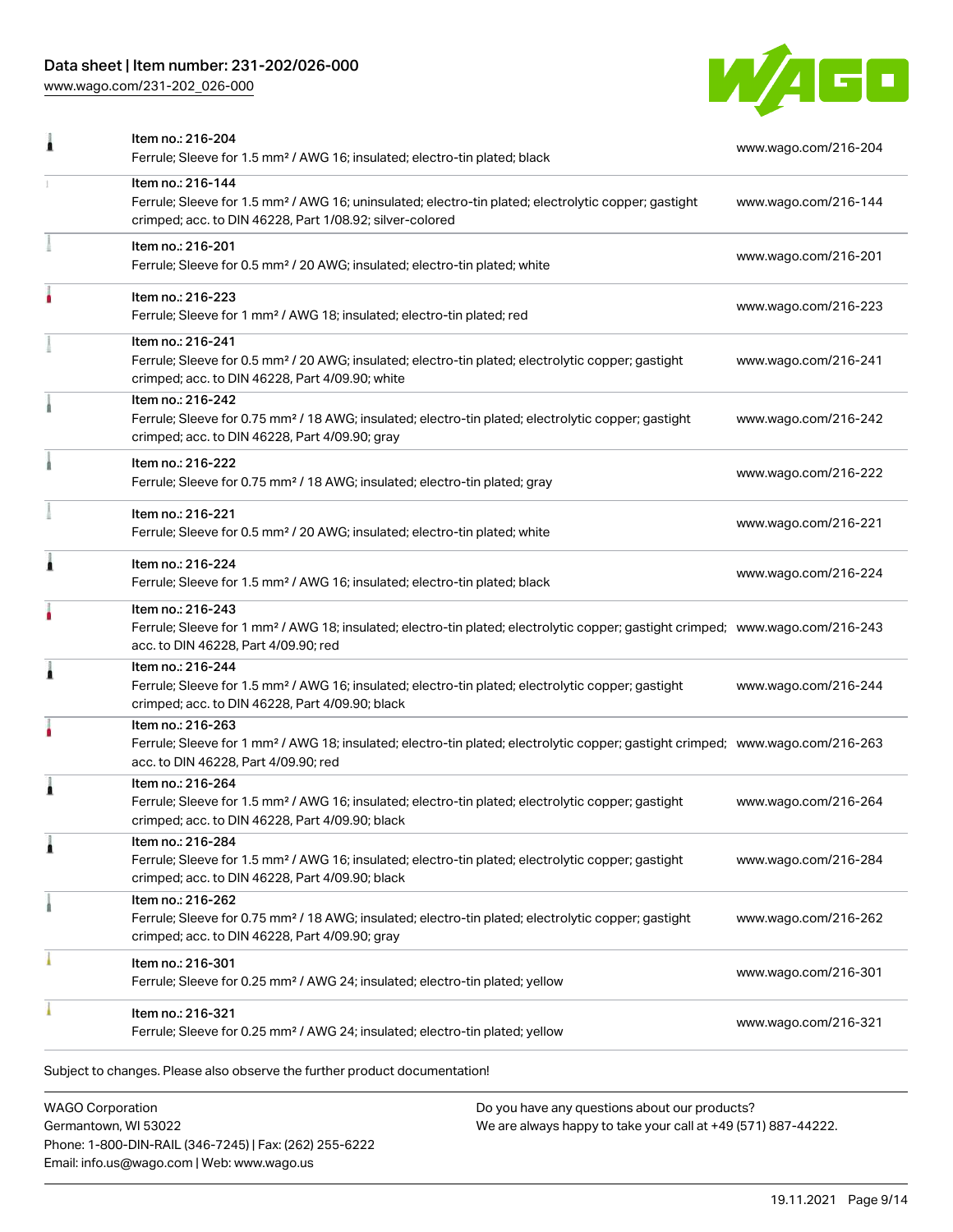Phone: 1-800-DIN-RAIL (346-7245) | Fax: (262) 255-6222

Email: info.us@wago.com | Web: www.wago.us

[www.wago.com/231-202\\_026-000](http://www.wago.com/231-202_026-000)



|                                                 | Item no.: 216-322<br>Ferrule; Sleeve for 0.34 mm <sup>2</sup> / 22 AWG; insulated; electro-tin plated; green                                                                                   |                                                                                                                | www.wago.com/216-322             |
|-------------------------------------------------|------------------------------------------------------------------------------------------------------------------------------------------------------------------------------------------------|----------------------------------------------------------------------------------------------------------------|----------------------------------|
|                                                 | Item no.: 216-302<br>Ferrule; Sleeve for 0.34 mm <sup>2</sup> / 22 AWG; insulated; electro-tin plated; green                                                                                   |                                                                                                                | www.wago.com/216-302             |
| Marking accessories                             |                                                                                                                                                                                                |                                                                                                                |                                  |
| Marking strip                                   |                                                                                                                                                                                                |                                                                                                                |                                  |
|                                                 | Item no.: 210-331/750-202<br>Marking strips; as a DIN A4 sheet; MARKED; 1-16 (100x); Height of marker strip: 2.3 mm/0.091 in; Strip<br>length 182 mm; Horizontal marking; Self-adhesive; white |                                                                                                                | www.wago.com/210-331<br>/750-202 |
|                                                 | Item no.: 210-332/750-020<br>Marking strips; as a DIN A4 sheet; MARKED; 1-20 (80x); Height of marker strip: 3 mm; Strip length 182<br>mm; Horizontal marking; Self-adhesive; white             |                                                                                                                | www.wago.com/210-332<br>/750-020 |
| <b>Tools</b>                                    |                                                                                                                                                                                                |                                                                                                                |                                  |
| Operating tool                                  |                                                                                                                                                                                                |                                                                                                                |                                  |
|                                                 | Item no.: 210-657<br>Operating tool; Blade: 3.5 x 0.5 mm; with a partially insulated shaft; short; multicoloured                                                                               |                                                                                                                | www.wago.com/210-657             |
|                                                 | Item no.: 210-720<br>Operating tool; Blade: 3.5 x 0.5 mm; with a partially insulated shaft; multicoloured                                                                                      |                                                                                                                | www.wago.com/210-720             |
|                                                 | Item no.: 231-131<br>Operating tool; made of insulating material; 1-way; loose; white                                                                                                          |                                                                                                                | www.wago.com/231-131             |
|                                                 | Item no.: 231-291<br>Operating tool; made of insulating material; 1-way; loose; red                                                                                                            |                                                                                                                | www.wago.com/231-291             |
| Strain relief                                   |                                                                                                                                                                                                |                                                                                                                |                                  |
| Strain relief housing                           |                                                                                                                                                                                                |                                                                                                                |                                  |
|                                                 | Item no.: 232-662<br>Strain relief housing; gray                                                                                                                                               |                                                                                                                | www.wago.com/232-662             |
| <b>Testing accessories</b>                      |                                                                                                                                                                                                |                                                                                                                |                                  |
| Testing accessories                             |                                                                                                                                                                                                |                                                                                                                |                                  |
|                                                 | Item no.: 210-136<br>Test plug; 2 mm Ø; with 500 mm cable                                                                                                                                      |                                                                                                                | www.wago.com/210-136             |
|                                                 | ltem no.: 231-662<br>Test plugs for female connectors; for 7.5 mm and 7.62 mm pin spacing; 2,50 mm <sup>2</sup> ; light gray                                                                   |                                                                                                                | www.wago.com/231-662             |
| Cover                                           |                                                                                                                                                                                                |                                                                                                                |                                  |
| Cover                                           |                                                                                                                                                                                                |                                                                                                                |                                  |
|                                                 | Item no.: 231-668                                                                                                                                                                              |                                                                                                                |                                  |
|                                                 | Subject to changes. Please also observe the further product documentation!                                                                                                                     |                                                                                                                |                                  |
| <b>WAGO Corporation</b><br>Germantown, WI 53022 |                                                                                                                                                                                                | Do you have any questions about our products?<br>We are always happy to take your call at +49 (571) 887-44222. |                                  |

19.11.2021 Page 10/14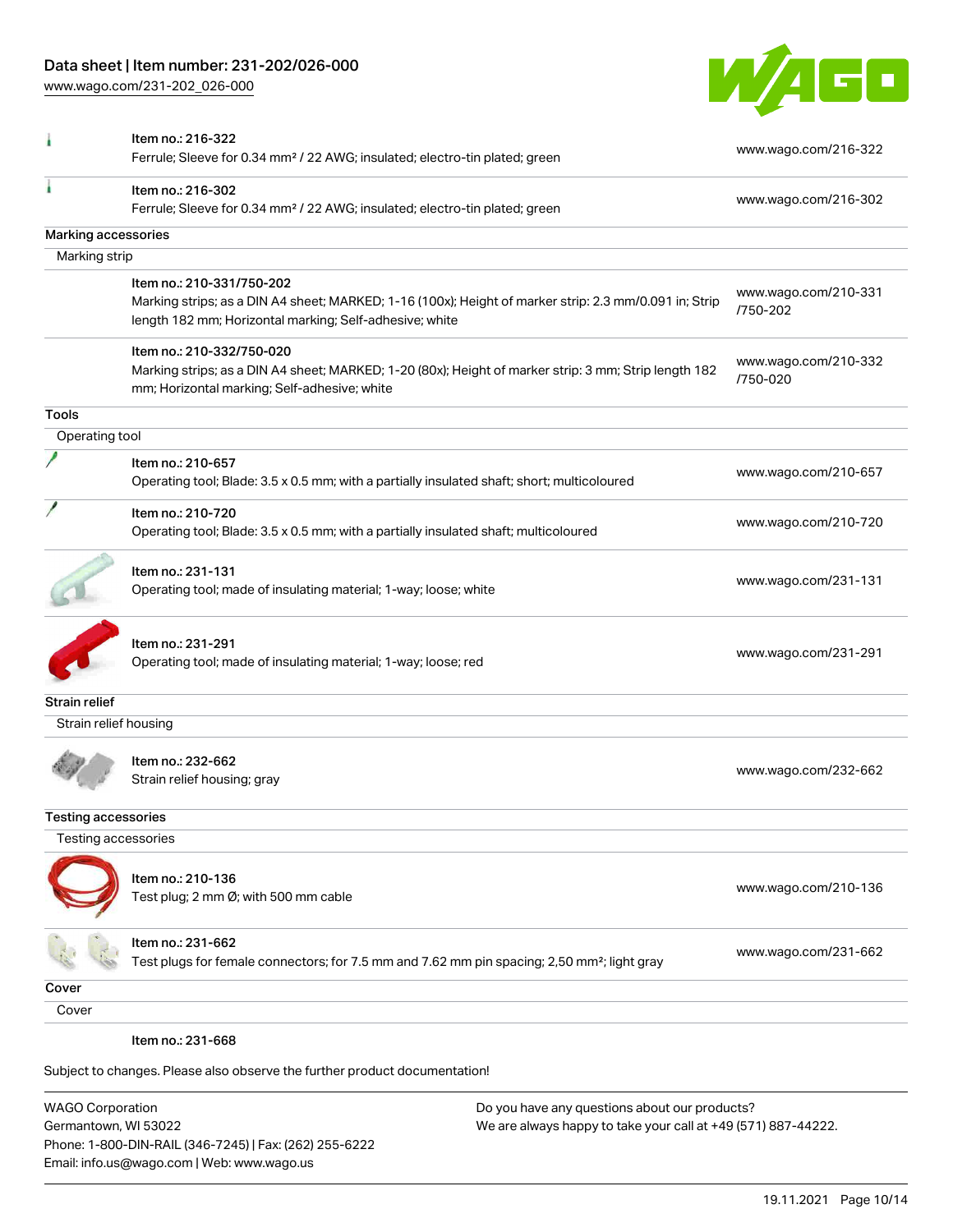# Data sheet | Item number: 231-202/026-000

Phone: 1-800-DIN-RAIL (346-7245) | Fax: (262) 255-6222

Email: info.us@wago.com | Web: www.wago.us

[www.wago.com/231-202\\_026-000](http://www.wago.com/231-202_026-000)



|                                                                                                                                                                   | Lockout caps; for covering unused clamping units; gray                                          |            |               | www.wago.com/231-668 |
|-------------------------------------------------------------------------------------------------------------------------------------------------------------------|-------------------------------------------------------------------------------------------------|------------|---------------|----------------------|
| Insulations stops                                                                                                                                                 |                                                                                                 |            |               |                      |
| Insulation stop                                                                                                                                                   |                                                                                                 |            |               |                      |
|                                                                                                                                                                   | Item no.: 231-673<br>Insulation stop; 0.08-0.2 mm <sup>2</sup> / 0.2 mm <sup>2</sup> "s"; white |            |               | www.wago.com/231-673 |
| <b>AND</b>                                                                                                                                                        | Item no.: 231-674<br>Insulation stop; 0.25 - 0.5 mm <sup>2</sup> ; light gray                   |            |               | www.wago.com/231-674 |
|                                                                                                                                                                   | Item no.: 231-675<br>Insulation stop; 0.75 - 1 mm <sup>2</sup> ; dark gray                      |            |               | www.wago.com/231-675 |
| <b>Downloads</b><br>Documentation                                                                                                                                 |                                                                                                 |            |               |                      |
| <b>Additional Information</b><br>Technical explanations                                                                                                           |                                                                                                 | 2019 Apr 3 | pdf<br>2.0 MB | Download             |
| <b>CAD files</b>                                                                                                                                                  |                                                                                                 |            |               |                      |
| CAD data                                                                                                                                                          |                                                                                                 |            |               |                      |
|                                                                                                                                                                   | 2D/3D Models 231-202/026-000                                                                    |            | URL           | Download             |
| <b>CAE</b> data                                                                                                                                                   |                                                                                                 |            |               |                      |
|                                                                                                                                                                   | EPLAN Data Portal 231-202/026-000                                                               |            | URL           | Download             |
|                                                                                                                                                                   | EPLAN Data Portal 231-202/026-000                                                               |            | <b>URL</b>    | Download             |
|                                                                                                                                                                   | ZUKEN Portal 231-202/026-000                                                                    |            | <b>URL</b>    | Download             |
|                                                                                                                                                                   | <b>Environmental Product Compliance</b>                                                         |            |               |                      |
| <b>Compliance Search</b>                                                                                                                                          |                                                                                                 |            |               |                      |
|                                                                                                                                                                   | Environmental Product Compliance 231-202/026-000                                                |            | URL           | Download             |
|                                                                                                                                                                   | Subject to changes. Please also observe the further product documentation!                      |            |               |                      |
| <b>WAGO Corporation</b><br>Do you have any questions about our products?<br>Germantown, WI 53022<br>We are always happy to take your call at +49 (571) 887-44222. |                                                                                                 |            |               |                      |

19.11.2021 Page 11/14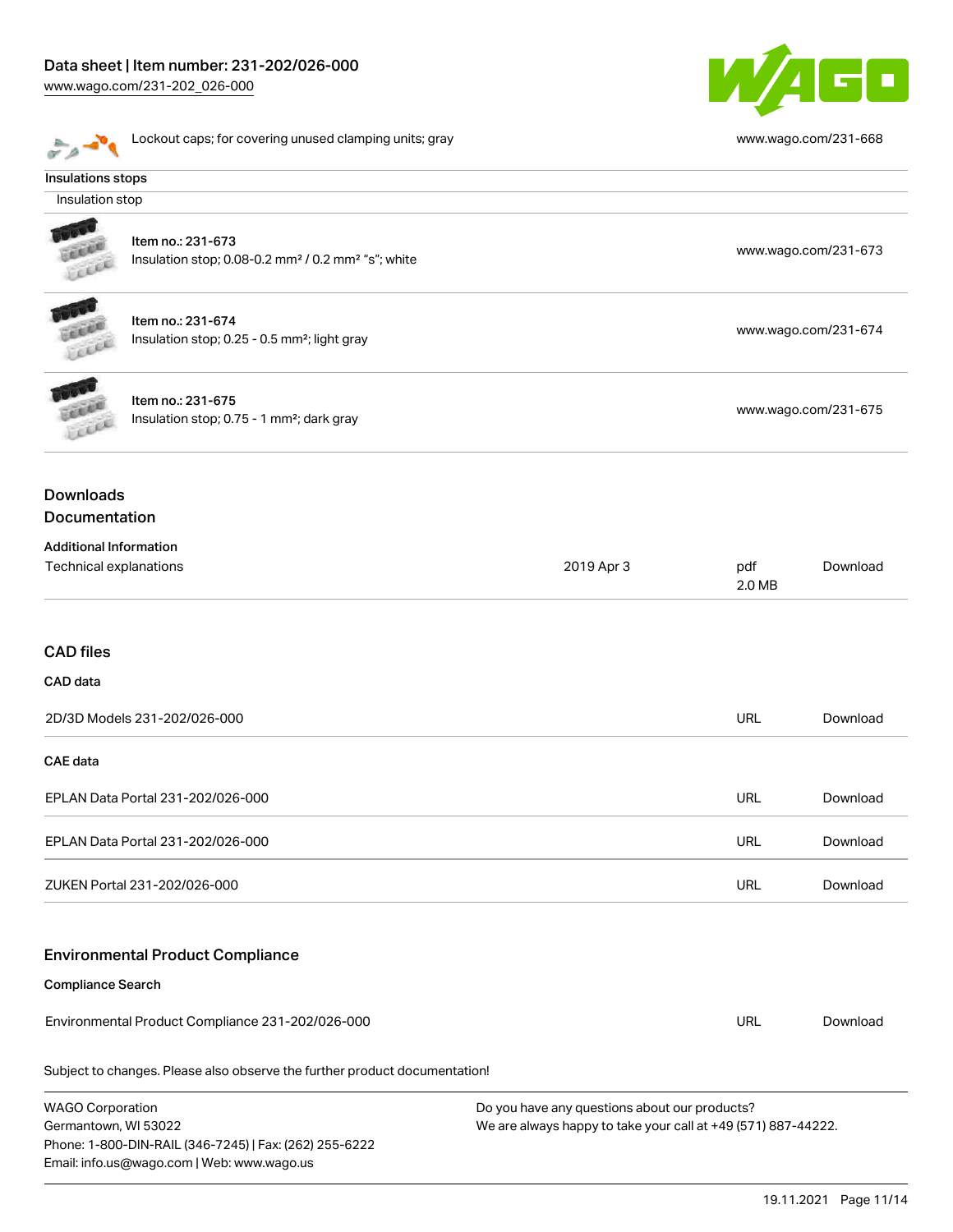

1-conductor female connector; CAGE CLAMP®; 2.5 mm²; Pin spacing 7.5 mm; 2-pole; 2,50 mm²; gray

#### Installation Notes



Inserting a conductor via 3.5 mm screwdriver – CAGE CLAMP® actuation parallel to conductor entry.



Inserting a conductor via 3.5 mm screwdriver – CAGE CLAMP® actuation perpendicular to conductor entry.



Inserting a conductor into CAGE CLAMP® unit via operating lever (231-291).



Inserting a conductor via operating tool.

Subject to changes. Please also observe the further product documentation!

WAGO Corporation Germantown, WI 53022 Phone: 1-800-DIN-RAIL (346-7245) | Fax: (262) 255-6222 Email: info.us@wago.com | Web: www.wago.us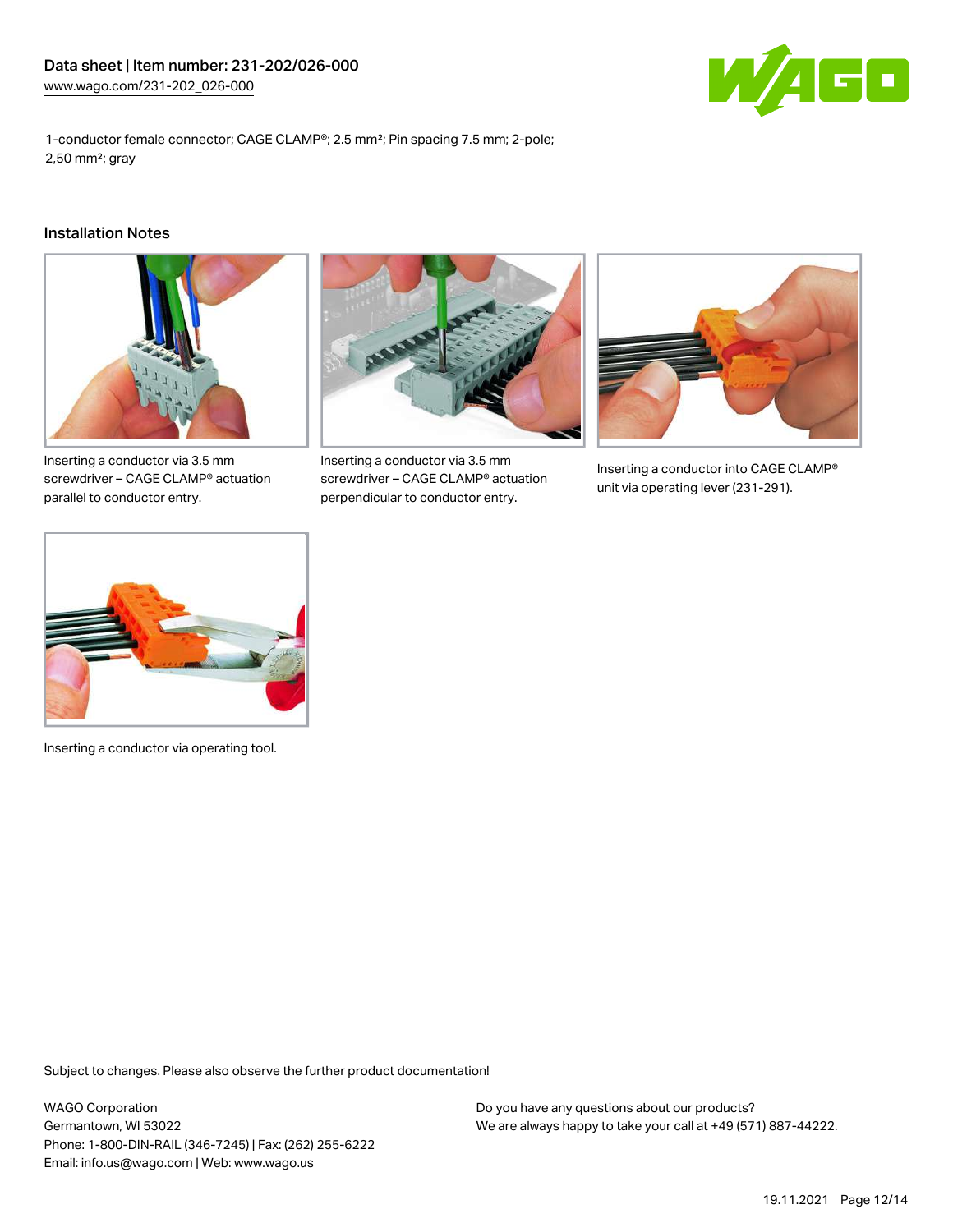



Coding a female connector by removing coding finger(s).



Testing – female connector with CAGE CLAMP®

Integrated test ports for testing perpendicular to conductor entry via 2 or 2.3 mm Ø test plug

#### Installation



Male connector with strain relief plate



Strain relief housing shown with a male connector equipped with CAGE CLAMP®

Subject to changes. Please also observe the further product documentation!

WAGO Corporation Germantown, WI 53022 Phone: 1-800-DIN-RAIL (346-7245) | Fax: (262) 255-6222 Email: info.us@wago.com | Web: www.wago.us